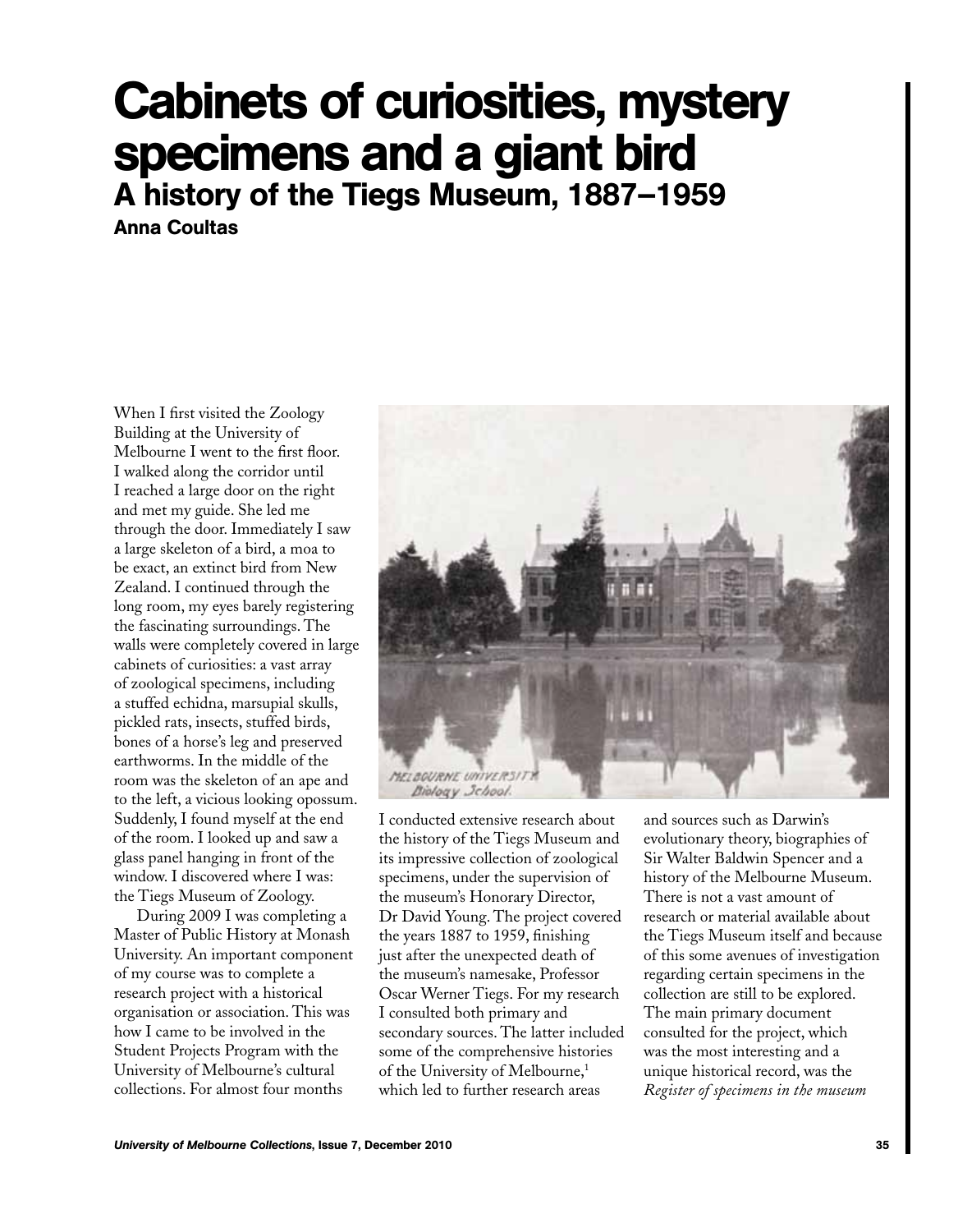**Previous page:** *Melbourne University Biology School*, postcard, 8.5 x 13.5 cm. UMA/I/980, University of Melbourne Archives.

*of the Biological School, University of Melbourne*. It was begun in 1893 as a record book for all the specimens that were purchased, donated and collected for the museum. The University of Melbourne Archives was also a great source for research and provided me with some very valuable information relating to the museum, in particular the official correspondence regarding the naming of the museum after Professor Tiegs.

The Tiegs Museum and its rich array of zoological specimens is an important cultural collection of the University of Melbourne. Not only are many of the specimens impressive works of taxidermy but the Tiegs collection, along with the cultural collections of other science departments, reveals much about the history of scientific teaching and research at the University. My aim was to put together an interesting and informative history of the Tiegs Museum which would serve as a useful accompaniment to the collection itself and the register. I wanted to give readers—whether animal enthusiasts, zoology professors, undergraduate science students or science historians—a window into the intriguing world of the museum, its stuffed, preserved and mounted animals and its fascinating history.

### **1887: Beginnings**

The year 1887 was an exciting year in the Science Department at the University of Melbourne. New chairs for different scientific disciplines were being created in the wake of increased enrolments at the University and continued growth in the popularity of science in Victorian colonial society. One of the newly appointed professors at the University was Professor Walter Baldwin Spencer (1860–1929), who, in the years that followed, would have a major influence on the growth and breadth of science study and research at the University.2

Spencer was appointed to the new chair of biology, which would no longer be included under the umbrella of natural science, chaired by Professor Frederick McCoy.<sup>3</sup> Spencer, along with Professor David Orme Masson, the new chair of chemistry, was committed to improving the study and research of science at the University. This commitment brought about various changes on campus that dramatically altered not only science education at the University but also its architectural landscape. In 1888, the three-year bachelor degree in science was introduced.<sup>4</sup> Science education at the University was becoming more structured and

more professional. A new Biology Building (illustrated on page 35) was constructed according to Spencer's own specifications and it included state-of-the-art laboratories, an area for live animals to be kept for dissection, an aquarium and a greenhouse. The Biology Building was close to the National Museum of Victoria, which was owned by the government rather than the University, and was located in what is now the Student Union Building and run by Professor McCoy in his capacity as Honorary Director. The National Museum housed a rich and diverse array of zoological specimens from all over the world, but as these were considered too valuable to be handled by students, Spencer began his own museum of biological and zoological specimens to create a collection that could be used for teaching purposes.<sup>5</sup>

This was the beginning of the departmental zoology museum. The collection of specimens began even before the door to the museum opened. The groundbreaking evolutionary theories of Charles Darwin and his supporter T.S. Huxley heavily influenced Spencer and many other staff members in the School of Biology. Consequently Darwin's work on biology and zoology impacted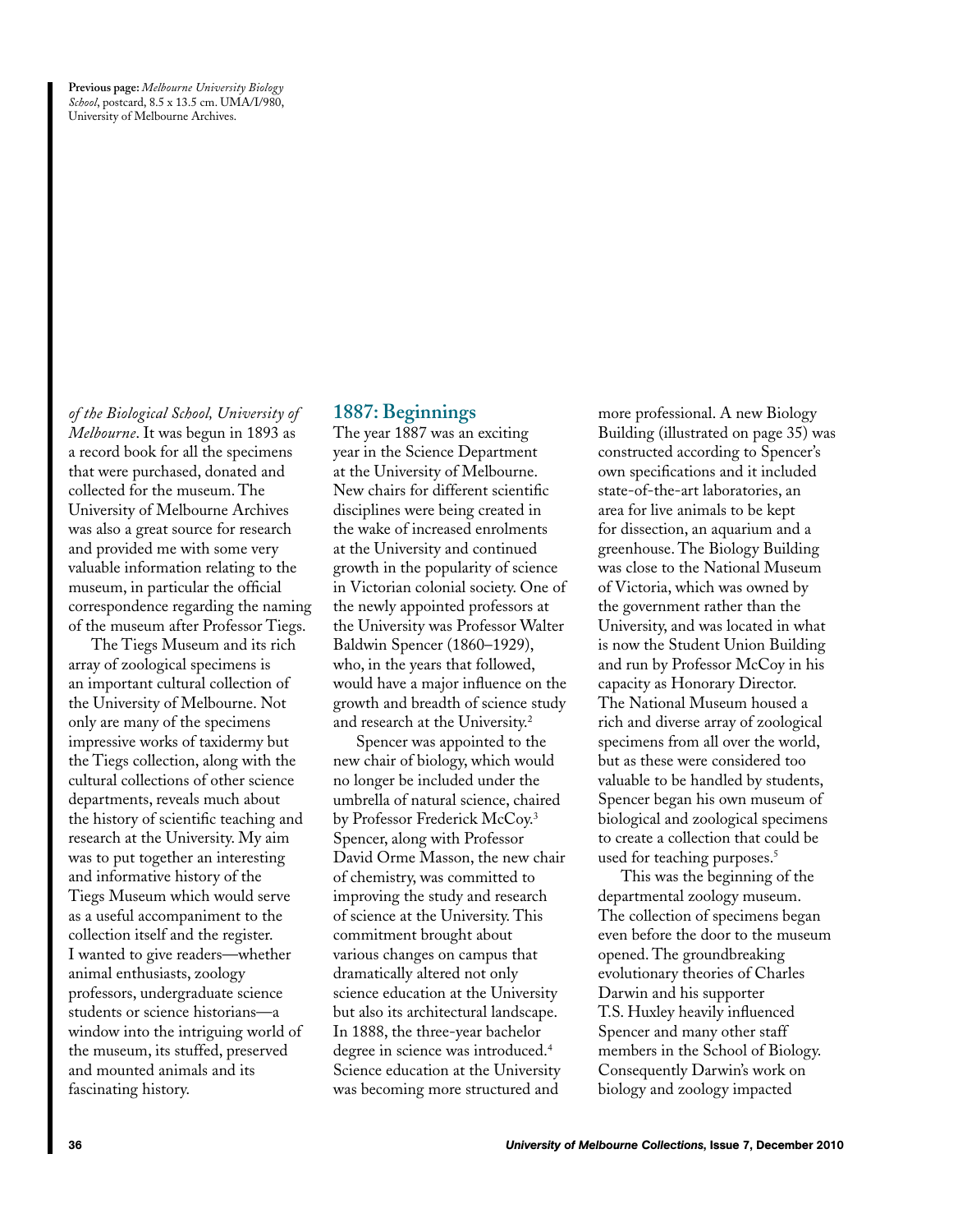Professor Walter Baldwin Spencer, with Wilson Hall and the lake, University of Melbourne, c.1900–1920, black and white photographic print, 16.5 x 12.5 cm. UMA/I/1372, University of Melbourne Archives.

hugely on the study of these two disciplines at the University. Spencer and other staff such as the demonstrator and assistant lecturer Arthur Dendy spent much time collecting as many specimens as possible for the museum. Weekend field trips to the Dandenong Ranges, Port Phillip Bay and longer trips interstate and overseas were common.<sup>6</sup>

The collecting of zoological and other biological specimens was also popular in Melbourne society in general. There were numerous scientific societies such as the Royal Society of Victoria and the Field Naturalists Club of Victoria, whose members included professors from the University. In the past these institutions and individuals had donated to the National Museum of Victoria or kept specimens as part of personal collections. In the departmental museum's infant years, these societies and individuals donated specimens, particularly of Australian fauna, and continued to do so for many years.

Unfortunately, though it is evident that there was enthusiastic collecting of specimens from 1887, besides sketchy labels attached to some of the specimens, no other written records were made until six years later.

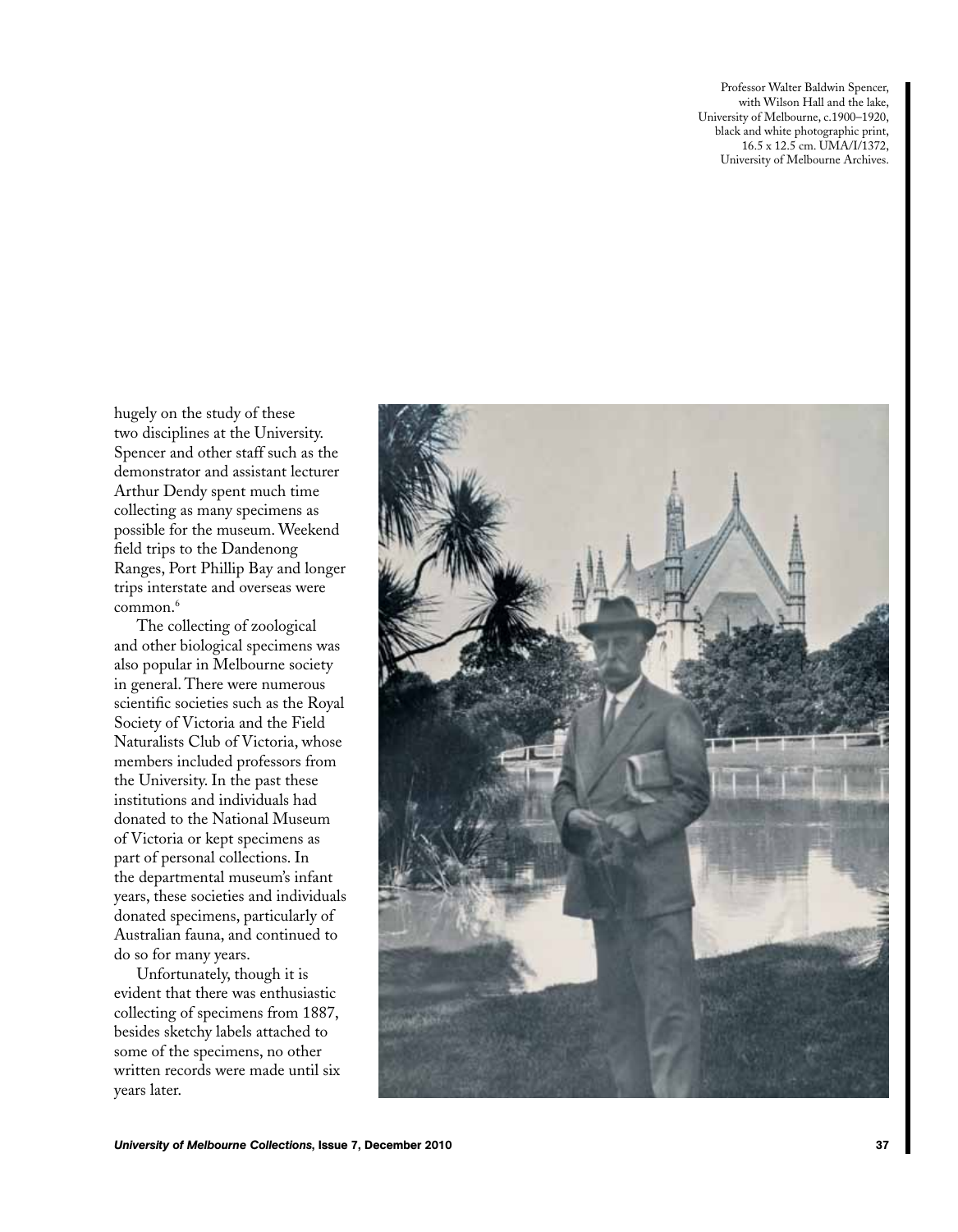European toad (*Bufo vulgaris*), Coimbra, Portugal. Reg. no. 1, donated by Mr Boulanger, British Museum, 1893, Tiegs Museum, Department of Zoology, University of Melbourne. Photography by April Gloury.

### **1893: The beginning of the historical record for the Tiegs Museum**

The *Bufo vulgaris*, a European or common toad, was the first specimen recorded in the register for the departmental museum. This acquisition was entered into the register in 1893, six years after the establishment of the museum. Between 1890 and the beginning of World War I, the most prolific amount of collecting, donating and purchasing of specimens occurred. In 1893, it appears the museum received numerous international donations. It is possible that these specimens were in the collection before 1893 and that no one had bothered to write down the specimen details until that date. Or it could be argued, and it is far more likely, that the toad specimen and others arrived at the University in large shipments in 1893 and the need for a register to record acquisitions became apparent.

The significant donors to the museum around 1893 were large scientific institutions such as the British Museum, the Royal College of Science in South Kensington, Manchester Museum, Oxford University Museum and the University of Edinburgh. These donations suggest a large international scientific community



It is not surprising that there were numerous large donations of zoological specimens from Britain at this time. Many, if not all, of the professors at the University were born in Britain and were recent immigrants to Australia, Professor Spencer included. The ties between Britain and Australia, particularly Melbourne, were at this time very strong.<sup>7</sup>

In the late 19th century, the specimens that arrived at the museum with all the necessary information were far outnumbered by the specimens with little or no information or history at all. This has resulted in many sparsely filled and incomplete pages in the register. In later years when particular specimens were removed from the collection because of damage or poor preservation, rarely is a reason or date listed. These factors made my research quite challenging at times. I would spend hours crouched over the register trying to decipher the information contained in pages or rueing the absence of information about many of the specimens. Perhaps the gaps in the records reveal something about the history of the museum itself? Were staff members too busy actually collecting specimens to give thorough and definitive histories of them? We, the curious zoologists and eager historians, may never know the answer.

During Spencer's time as chair of biology (1887–1919), in addition to the large number of international specimens donated and purchased, the collection and donation of native specimens from all over Australia was prolific. The Biology School was called a 'society of log rollers' as students and staff spent much time on field trips turning over logs to see what kinds of creatures were underneath.8 Specimens would be brought back to the University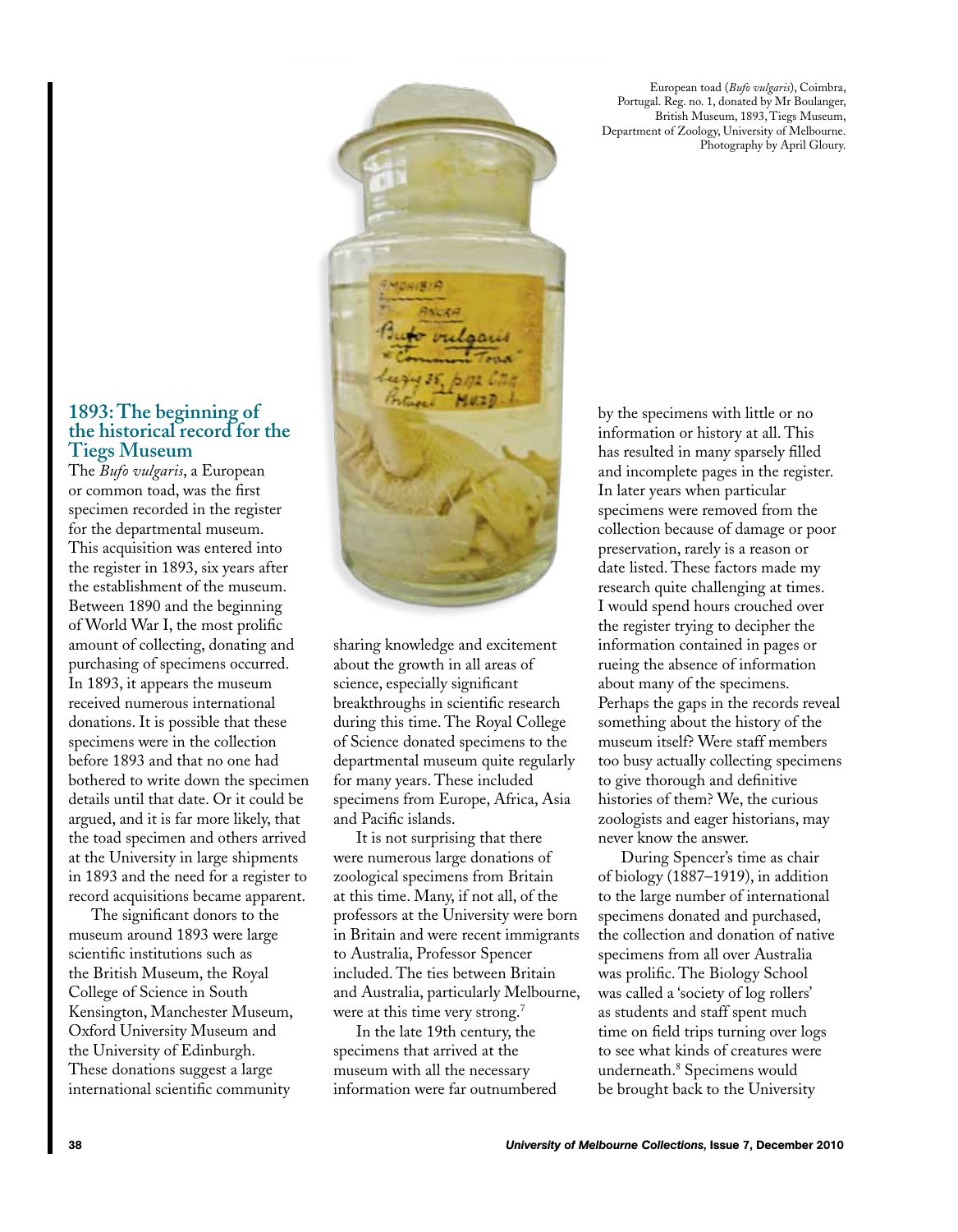Skeleton of moa (*Dinornis robustus*), New Zealand (photographed in its new display cabinet, 2008). Reg. no. 2179, donated by Dr George Armstrong, 1935, Tiegs Museum, Department of Zoology, University of Melbourne. Photography by Mandy Parfitt.

campus for dissection, research or display at the museum and would become the subject of discussions at meetings of the University Science Club, established in July 1888. Spencer and other science professors often attended these meetings to contribute to discussions. The exciting nature of discovery and growth in science gave rise to a genuine scientific community in Melbourne conducting new and interesting research about anything and everything related to science. It was a very active time for scientific societies and institutions including the Faculty of Science at the University of Melbourne and all its departments and student science clubs, the Royal Society of Victoria, the Royal Zoological Gardens, and the Royal Botanic Gardens. The increase and fervour of scientific thought and research during the late 19th and early 20th centuries went hand-in-hand with the dramatic increase in zoological specimens at the museum.

In 1899 Professor Frederick McCoy died and the National Museum of Victoria was moved to Swanston Street to join the National Gallery and the Public Library. Professor Spencer was nominated Honorary Director of the National Museum and it is from this time

on that a relationship formed between the National Museum and the departmental museum. They exchanged specimens and assisted each other with identification and classification. In 1968, this relationship graduated to a new level. A large portion of zoological specimens from the departmental museum was donated to the National Museum. This included numerous native fauna specimens which Spencer had collected on the Horn Expedition to central Australia in 1894.9

During the late 19th and early 20th centuries donations continued to pour in from institutions and individuals from all over the world. The donation relationship continued with many universities and colleges in Britain and continental Europe in the lead up to World War I. The National Museum in Prague donated a large collection of zoological specimens in 1902, all of which arrived properly identified and named, an occurrence duly noted in the register, for its rarity.10

The School of Biology during this time was one of the first departments at the University to have a large number of female students. It also employed the first full-time female lecturer at the University as well as the first two female acting



professors.11 Dr Georgina Sweet (1875–1946), a graduate of the University, began working as a lecturer and demonstrator at the School of Biology in 1909. She conducted research into Australian mammals and collected many specimens for the departmental museum, some of which are still on display today.12

## **A new chair, a new chapter**

The Great War and its aftermath had huge consequences for Victorian society, the University included. While during the war student numbers dwindled, peacetime afterwards saw a surge in enrolments and a dire need for more staff and proper scientific equipment. In 1919 Spencer retired from the chair of biology, which he had held for 32 years. This marked the end of a significant chapter in the Biology School. In 1919 zoology and botany were distinguished from biology and granted individual departments. The Biology Building became the Zoology Building. Professor Wilfred Eade Agar from Britain was appointed as the chair of zoology.

In the years after World War I, collecting, donating and purchasing specimens for the museum were slow to pick up momentum. It was not until about 1925 that specimens again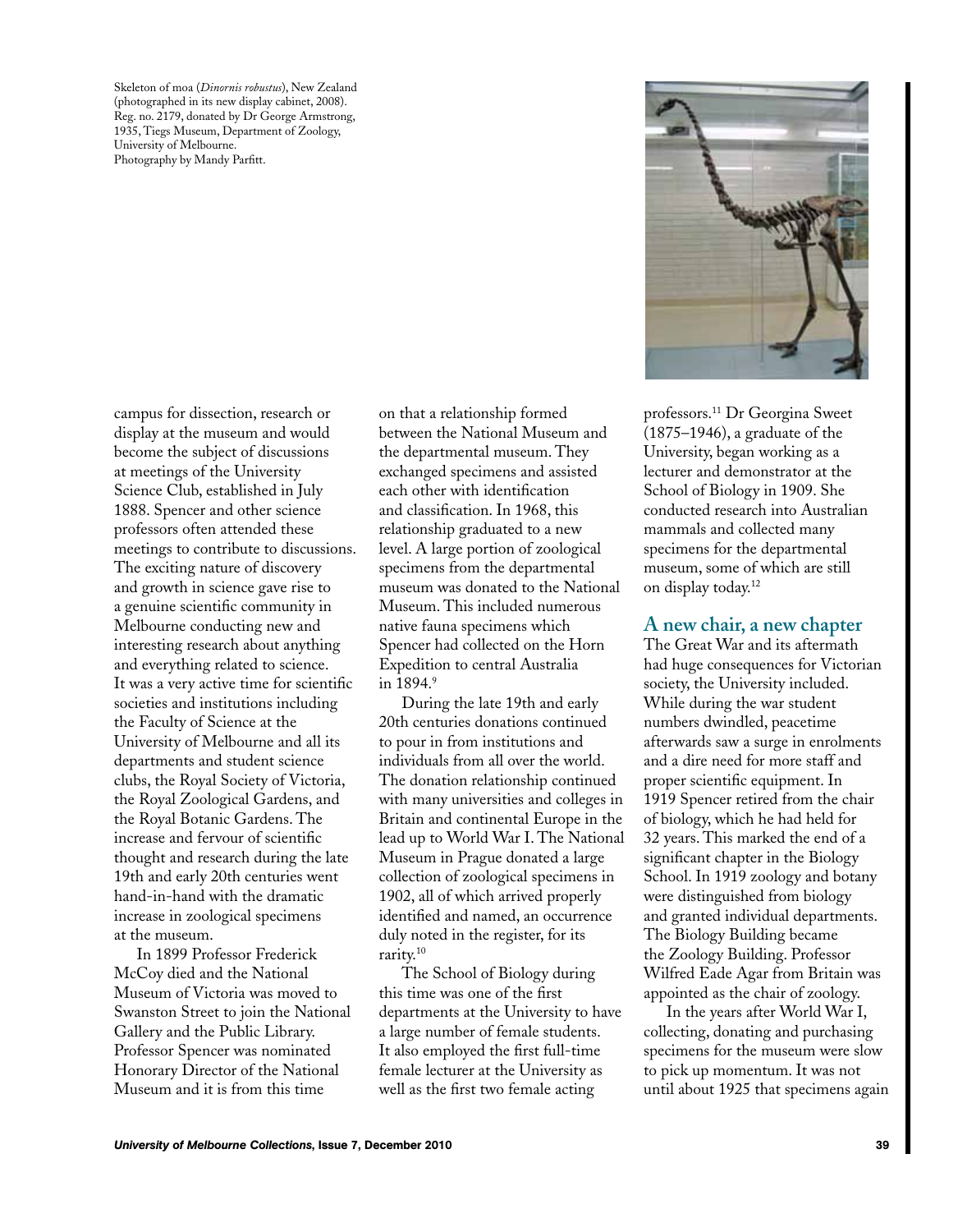

Attributed to Vera Leichney (née Hamilton, Oscar Tiegs' sister-in-law), but possibly the work of Lisa De Montfort, Portrait of Oscar Werner Tiegs, c.1954, pastel, miniature format. Private collection. Source: Wikipedia, December 2010.

started arriving at the museum with any regularity. These were no longer coming in such significant quantities from Britain and continental Europe, which were both attempting to recover and rebuild after the war. The year 1925 saw the first large donation from North America.13 This donation from the University of Michigan, along with others from organisations such as the American Museum of Natural History in New York and McGill University in Montreal, marked the beginning of many years of exchange with North American universities and scientific institutions. These donations expanded the variety of zoological specimens that could be displayed at the museum and also serve to highlight how the zoology departmental museum at the University of Melbourne was influenced by global shifts in power, influence and focus after the war.

The 1920s were years of enthusiastic collection and donation of many marine specimens for the museum. In 1925 Phillip Crosbie Morrison, a graduate of the University of Melbourne with an interest in marine biology, won a scholarship to spend six months on HMAS *Geranium* researching the marine life of Queensland's Great Barrier Reef. He brought back to Melbourne a vast number

of specimens, which he donated to the zoology departmental museum.<sup>14</sup> Dr Gwyneth Vaughan Buchanan, a Zoology Department employee, also spent time in far north Queensland during the 1920s, collecting marine specimens. In Cairns she collected a sea cucumber, but it was never displayed at the museum. After the sea cucumber was identified and recorded in the register, it was prepared for cooking!15

There is mystery surrounding several specimens in the collection. Two of the most remarkable were donated to or collected by the museum in the 1920s or early 1930s. These two specimens are full skeletons of a lion (*Felis leo*) and a seal (most likely *Otariidae*). There is no record of their origin, who donated them or when they arrived at the museum. It is possible that the Royal Zoological Gardens had donated both skeletons but as the Gardens' records only go back as far as 1948, there is no way to check. In late 2009, both skeletons were transferred to their new display cabinet in the Tiegs Museum (funded by the Ian Potter Foundation).

During the 1930s, Australian specimens accrued at a steady pace despite the economic hardships of the Great Depression. International donations and purchases also

continued to arrive, though these were more isolated and in smaller quantities than donations of previous years. In 1935, Dr George Armstrong, also a former student of the University, presented the Zoology Department with a large skeleton and an accompanying display cabinet for its museum.16 It was the skeleton of the largest species of moa (*Dinornis robustus*), an extinct flightless bird from New Zealand. The skeleton is well over two metres tall and, though the moa is considered the most outstanding specimen in the museum, only its name was recorded in the register.17 Perhaps the specimen was so rare and obvious to most staff and students of zoology at the time that recording all the details of the donation in the register seemed unnecessary. In 2008, the moa was removed from the boxes in which it had been stored since the 1988 relocation of the Tiegs Museum from the Baldwin Spencer Building to its current location and assembled in its new display cabinet (funded by the Rowden White Foundation), where it can be viewed today.

# **A change of pace**

After the outbreak of World War II, the collection and donation of specimens slowed significantly. There are virtually no entries recorded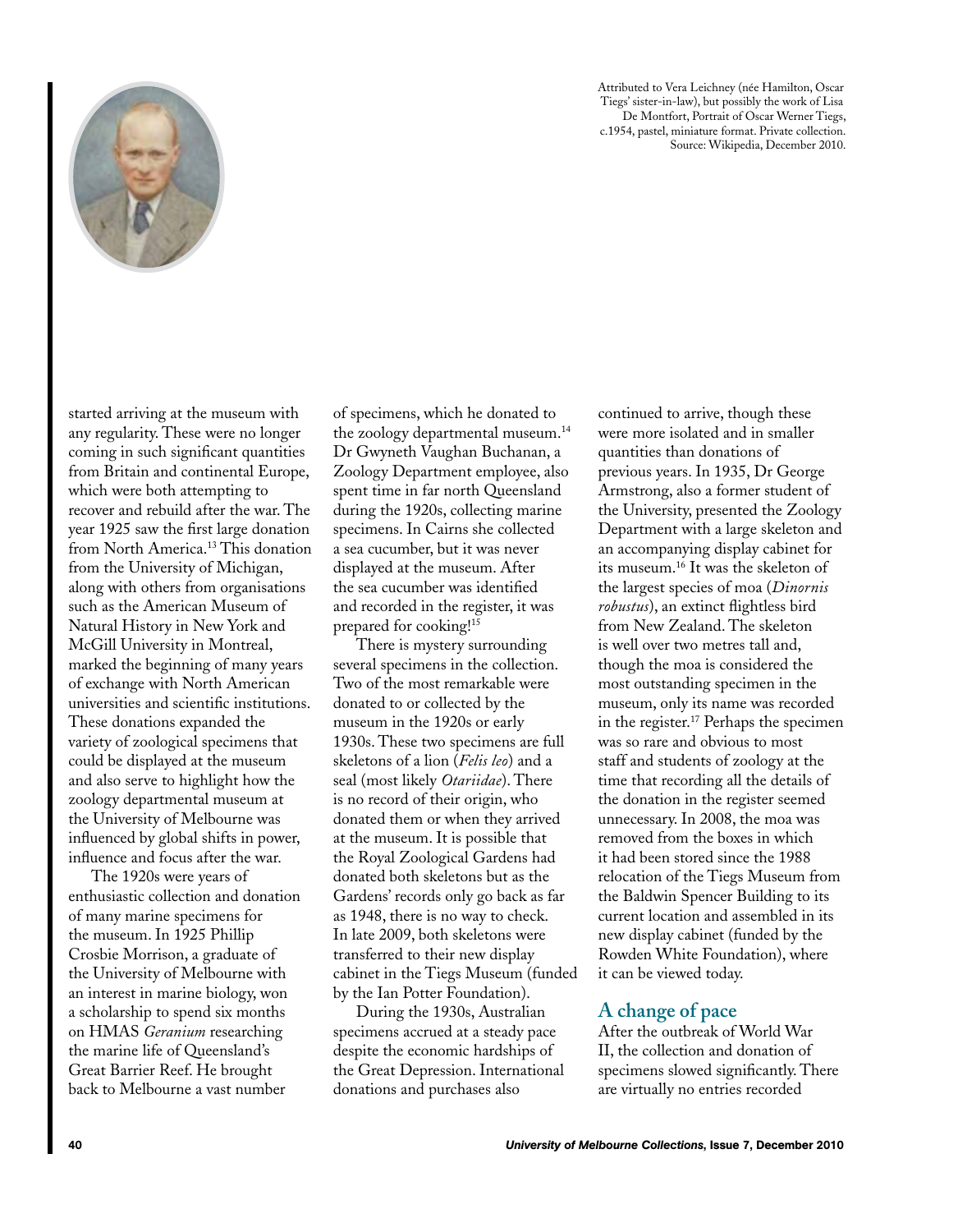Window, 'The Tiegs Museum'. Donated in 1959 in honour of Professor Oscar Werner Tiegs, Chair of Zoology, 1948–1956. Tiegs Museum, Department of Zoology, University of Melbourne. Photography by Anna Coultas.



in the register from 1942 to 1945, due presumably to the increased Australian war effort from 1942. A specimen worth noting, which travelled a long and treacherous path to arrive in Melbourne in 1941, was found in the bladder and liver of a human at the Cairo General Hospital. It was an example of the parasitic worms that cause the disease *Balharzia*. 18 Though it was donated to the museum in 1941, it was not entered into the register until 1990. It was one of a number of specimens with a similar history. They were donated to or collected for the museum but not properly registered until many years later, mainly when the Tiegs Museum moved buildings in 1988. After World War II, the collecting and donating of specimens to the museum would never again be as prolific or enthusiastic as the time from the museum's inception in 1887 to the mid-1930s.

In 1948 another change occurred in the staffing of the Zoology Department. Professor Oscar Werner Tiegs (1897–1956), who had been a lecturer and an associate professor at the University since 1925, was appointed to the chair of zoology. In this role, Tiegs, like others before him, had his own influence on the study and teaching of zoology at the University. He regularly contributed

specimens to the museum and devoted much time and energy to its expansion and organisation, as is demonstrated by his cramped handwriting which fills so many pages of the register from 1925 to the early 1950s.

# **The end of the specimen golden age**

On 5 November 1956 the much respected Professor Tiegs died unexpectedly at his home in Hawthorn.19 F.H. Drummond was appointed as acting Professor of Zoology. In 1958 Drummond wrote to the Vice-Chancellor asking permission to name the museum after Tiegs who had, in Drummond's opinion, 'devoted a great deal of time and thought to the preparation and display of material in the departmental museum'.20 Drummond's request for a brass or bronze plaque to be made for display in the museum was approved and in either late 1958 or early 1959 the departmental zoology museum was officially renamed The Tiegs Museum. Above its entrance a glass window was installed, the new name inscribed in gold lettering.

Professor Tiegs was also honoured at a symposium in 1959 held by the Royal Society of Victoria, of which Tiegs had been an eager member.

It is interesting to note that this particular symposium was to honour not only Tiegs, but also the centenary of the founding of the Society, as well as the centenary anniversary of the publication of Charles Darwin's *On the origin of species*. It is fitting too that I completed this history of the Tiegs Museum in 2009, 150 years after the foundation of the Royal Society of Victoria, 150 years after the publication of *On the origin of species* and 50 years after the museum was named the Tiegs Museum.

In the years after the museum was named after Professor Tiegs, the collection and donation of specimens slowed almost to a halt. New restrictions and guidelines prevented the easy collection of species that would be interesting and useful for teaching zoology. By the 1960s the Tiegs Museum already had a large and diverse collection representing most if not all areas of the animal kingdom. There were a few isolated donations over the next 40 to 50 years but for the most part the golden age of specimen collection and donation had passed. Under a new professor, the Zoology Department took a new direction with teaching and research. Those changes also affected the Tiegs Museum, but the details are for another chapter of the museum's history.